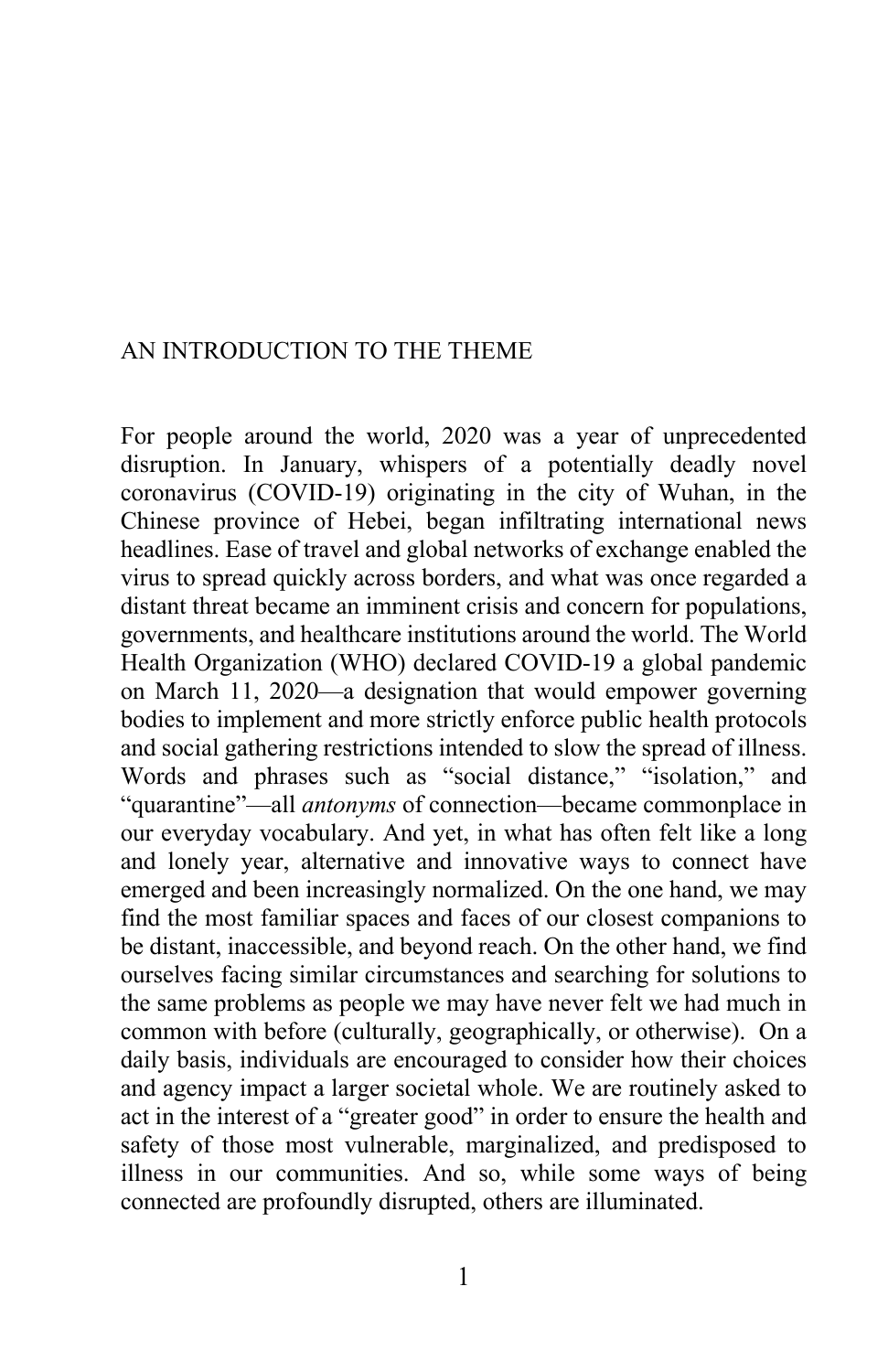2020 also gave rise to thriving ecological and social justice movements in Canada that constituted their own forms of connectedness. We witnessed thousands of participants from across the nation come together to take part in peaceful protests and occupationsin solidarity with Wet'suwet'en land defenders and leaders of the Black Lives Matter (BLM) movement. Such events demanded the attention and engagement of both citizens and people in positions of political authority alike. These demonstrations—and the important discussions they inspired both on and offline—made visible the kinds of present-day connections that are reified through expressions of allyship, while also centering peoples' connectedness to ancestral lands and cultural teachings. In order to effectively address contemporary concerns (eg., discriminatory present-day policies, laws, and policing practices) and pave the way for a more inclusive and equitable future, it must first be understood how specific histories of oppression, displacement, and dispossession have enabled ongoing systematic violence perpetrated against Black, Indigenous, and People of Colour (BIPOC) by the settler-colonial state. In reflecting on various events of the past year, it becomes pertinent how the connections and relationships that fundamentally form people's individual and shared cultural worldviews extend across both spatial and temporal dimensions.

## AN ANTHROPOLOGICAL APPROACH TO CONNECTIONS

The connections we make with various people, objects, places, and other living and non-living beings critically shape our view and understanding of the world, as well as inform our sense of identity, purpose, and belonging within it. In anthropology, one is inspired to explore the relations between various facets of a culture, as no one phenomena exists within a vacuum, nor can it be understood devoid of context; everything anthropologists study is part of a larger conversation, one that evokes both past and present understandings, particular histories, as well as shared attitudes and beliefs. Archaeologically, we can unearth material remains that depict a point of articulation between the past and present or consider how our visions of the past affect the views of ourselves and our place in the world today. Biologically, we can determine how our actions affect our musculo-skeletal system, or how strongly human DNA connects us to one another despite the wide variety of phenotypes we see globally. Socio-cultural anthropology can examine how historical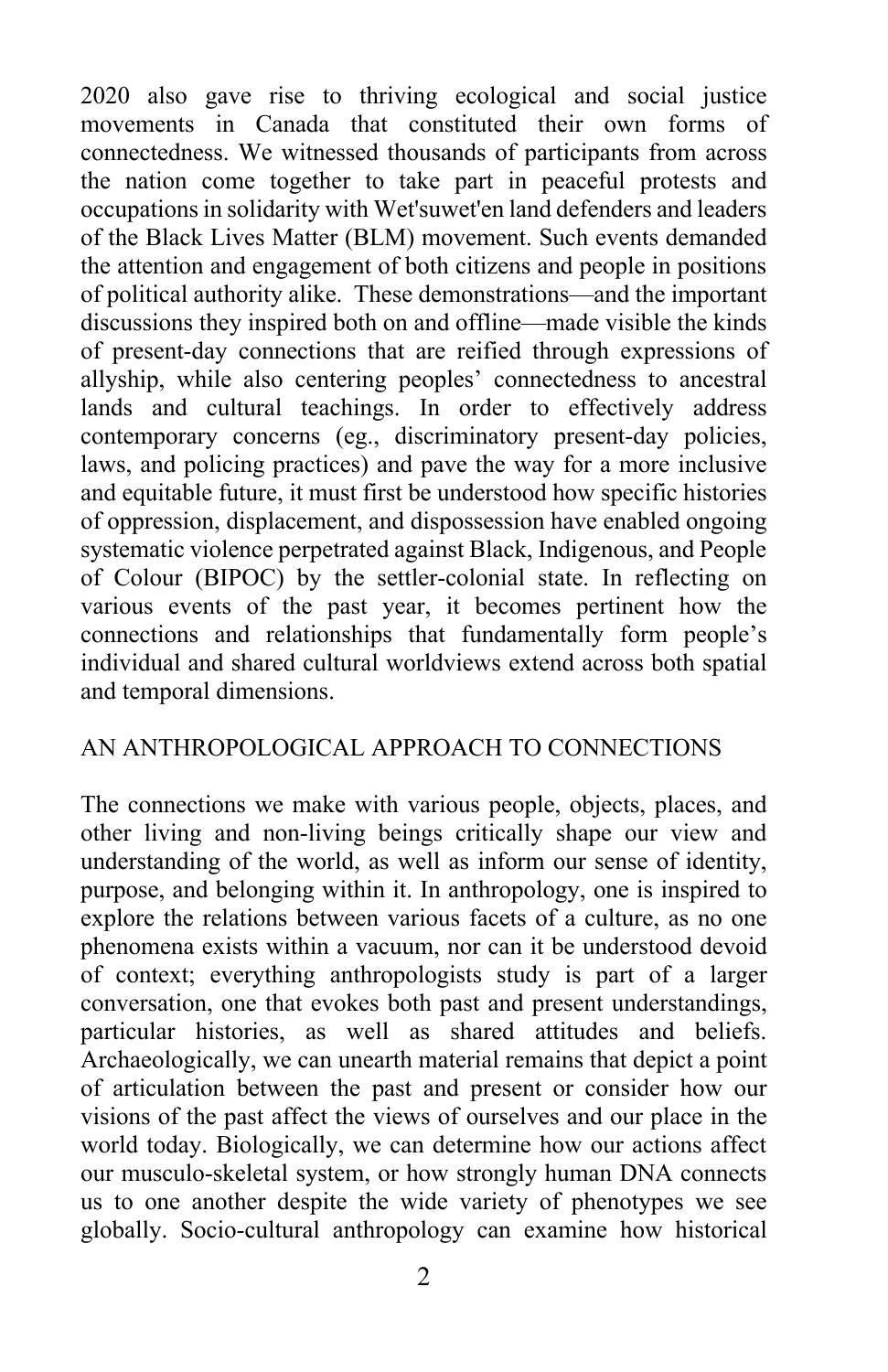processes and thoughts affect the present and how we connect with one another or other non-human entities in modern times. Recalling the focus of anthropological inquiry, the editors of PlatForum's 18th edition invited a range of creative and critical submissions engaging the theme of "human connections." In particular, we encouraged contributions that took an *applied* approach as a way of emphasizing how anthropological knowledge can be shared beyond academia and implemented into practice to transform everyday lives, challenge dominant narratives, and broaden perspectives in the public sphere.

## SUMMARY OF SUBMISSIONS

In her article *"Through a Lens of Connection,"* Chelsea Klinke critically examines the ontological turn in anthropology in which scholars shifted from doing "objective" research "of" a certain culture to doing public anthropology, where scholars actually connect and collaborate with research participants for the benefit of the community rather than the scholar's career. Chelsea pays particular attention to how visual anthropology is aptly suited to bridge the epistemological gap between academia and the public, while at the same time challenging the hegemonic power dynamics in dominant discourse.

In her paper, *"In The Absence of Blood: Forming Kinship Ties Through Religious Belief"* Hilary Ho weaves together both personal and theoretical insights to explore the emotional bond shared between blood and non-blood relatives. Using the example of the relationship between her own mother and her biological and foster grandmothers, Hilary examines the role of religious belief and cultural expectations of filial piety as a means of honouring and reifying kinship ties.

In his auto-ethnographic paper entitled, "*Enhancing the Call of Place and Entangling Identities: A Braiding of Materials, Media, and Infrastructures to Place and Being,"* Kikila Perrin reflects on his own experiences and positionality as a settler-activist of predominantly European descent engaging in environmental and land-based decolonial movements in both Canada and Aotearoa (New Zealand). He discusses the role that particular materials (a lava rock), media (a song), and infrastructures (ceremony) play in sustaining his connection to places he may be geographically distanced from.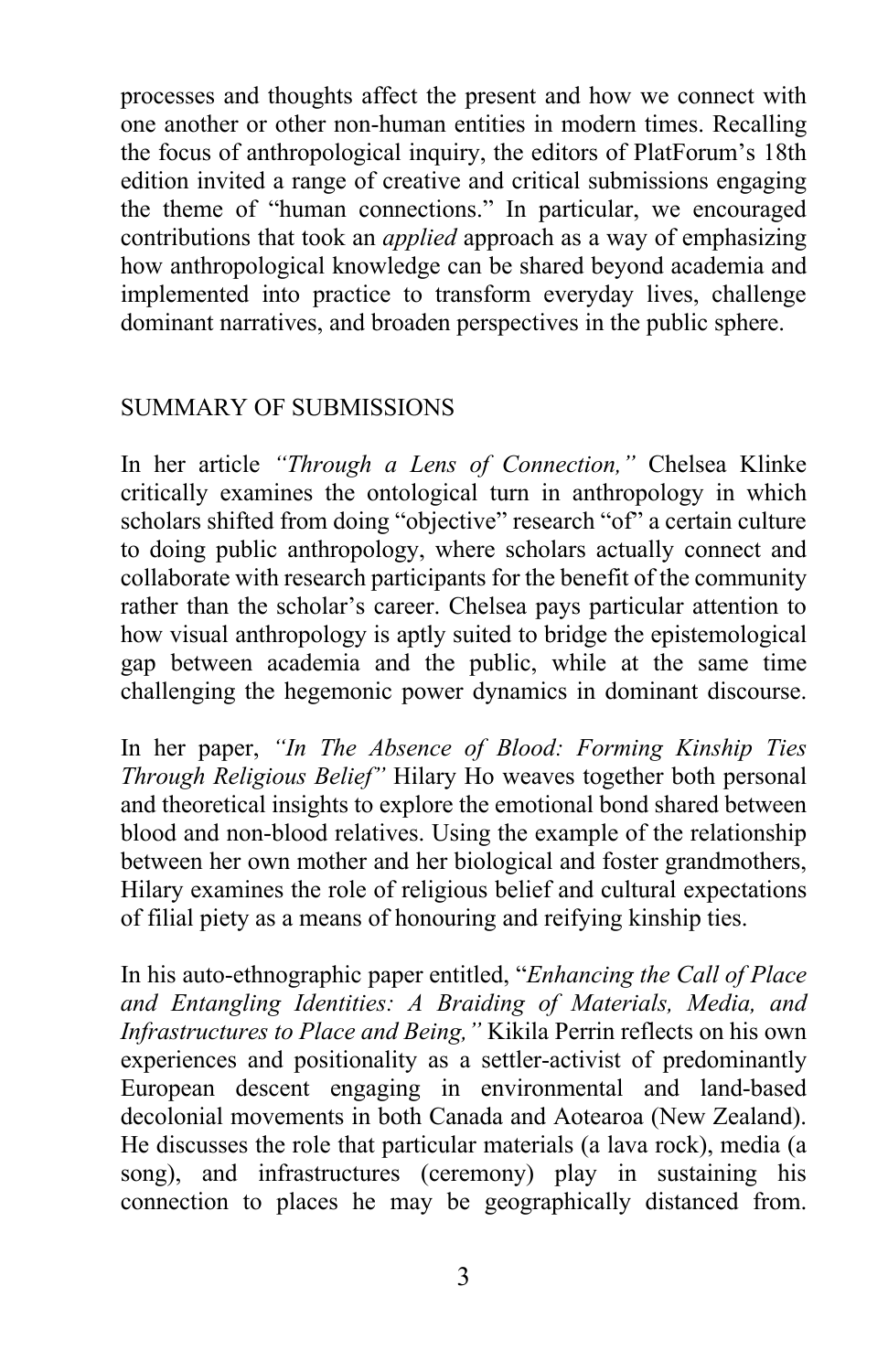Rae Dias' "*Tree Climbing and the Locomotive Connection Between Past and Present Hominins*" critically examines scholarly discussions of locomotion among our hominin ancestors. Specifically, Rae argues that the scholarly focus on bipedalism disconnects modern humans from previous hominins while suggesting that humans have somehow been "released" from nature due to their ability to walk on two legs. In reality, the hominin proclivity for arborality remains to this day, cementing anatomically modern humans' connections with nature and past hominins.

Drawing on ethnographic interviews conducted at a shelter in Ontario, Kate Elliot highlights the connections made between women who experience homelessness in her article entitled *"Using Sociality to Manage Health Amongst Women Experiencing Homelessness."* In the everyday conversations these women share, they contest dominant neoliberal narratives that would have others believe they are responsible for their own plight while perpetuating cycles of structural violence that prevent them from escaping it.

Carole Therrien shares with our readers her interpretation and critique of Welborne et al.'s (2018) book, *The Politics of the Headscarf in the United States*. Her book review dives into Welborne et al.'s assessment of immigrant and refugee Muslim-American women's personal, social, religious, and political identities, highlighting the challenges of cultural citizenship and "belonging" in a globalized world. The hijab is cited as the means by which Muslim-American women create these varied identities and show their connection to both American values and their faith.

Moustapha Faye evaluates the humanitarian response to the Ebola epidemic in West Africa in his paper *"Ebola Virus Epidemic in West Africa in 2014: Senegal Standing the Test of Global Health Diplomacy."* He pays particular attention to how the neocolonial nature of the relationship between humanitarian organizations and those affected by the epidemic impacted virus response and treatment afforded to those afflicted. In this sense, Moustapha is engaging with connections between the past and present and the connections between various countries in this globalized world.